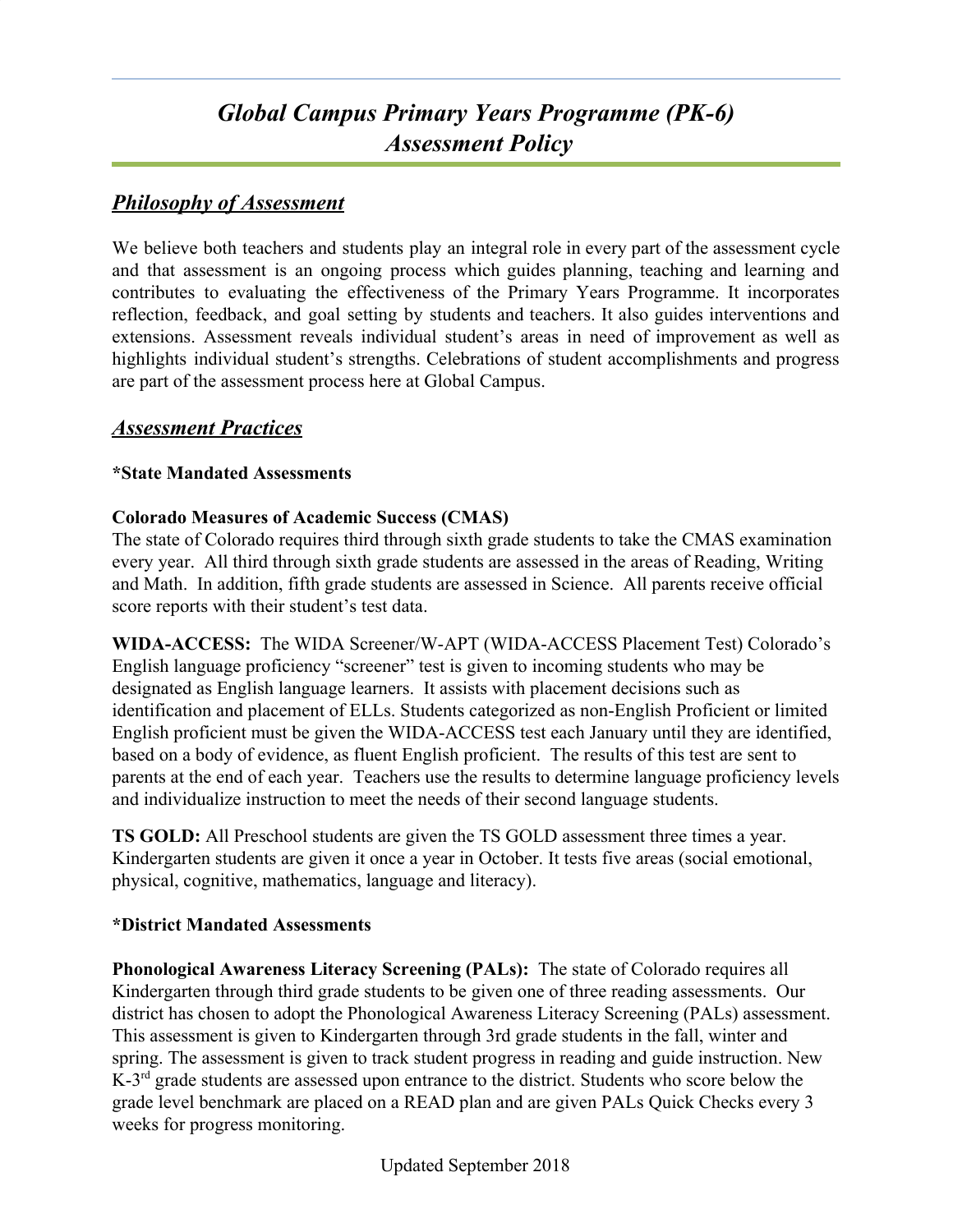**Measure of Academic Progress (MAP):** Mapleton Public School District requires that all students at Global in grades 1 through 6 take the Measure of Academic Progress (MAP) three times a year, in spring, winter, and fall. Kindergarten optionally takes it three times a year. The assessment measures growth in areas of reading, language usage, and math (kindergarten and first grade are assessed in reading and math only). The assessment is primarily used to guide instruction but is also used as a part of a body of evidence at the end of the year to measure each student's attainment of standards.

**AIMS Web:** Mapleton Public School District suggests students on an IEP or RTI plan to be monitored in the areas of need (reading, writing, spelling, and math). Progress is tracked with an individualized assessment plan. These assessments are given weekly, bi-monthly or monthly depending on students' progress towards grade level standards.

### **\*School-Wide Assessments**

**Pre-assessment:** Allows teachers to gather information on student's prior knowledge, misconceptions and attitudes about the topic or concept. Pre-assessment data should be used to guide instruction.

**Formative assessment (Assessment for learning):** Formative assessments are used throughout the learning process to assess specific skills or concepts and to check for student understanding. Formative assessments provide teachers with data/information to aid in planning the next stage in the learning process. Types of formative assessments include: observations, anecdotal notes, exit tickets, classroom work, and projects.

**Student self-assessment:** Student self-assessment will be integrated into the teaching and learning process.

**Summative assessment (Assessment of learning):** Summative assessments show students' understanding, abilities, and feelings about a central idea/concept at the culmination of a unit. The assessment allows students to apply their knowledge and skills rather than a mere recall of facts. At the beginning of a unit, students are introduced to the central idea, learning expectations/standards and grading criteria that are the basis of the summative assessment.

# *Recording*

Teachers use a variety of assessment tools to document student progress including rubrics, checklists, observations/anecdotal records, subject-specific criteria based on literacy and or math programs.

**Rubrics/Checklists**: All summative assessments have an accompanying rubric or checklist. Rubrics and checklists allow for differentiation, but also lay out specific criteria that must be met.

**Alpine Achievement:** A web-based portfolio that reports student assessment scores in the areas of reading, language, math, and English Language Proficiency for multiple years.

**Infinite Campus**: IC is an online gradebook where sixth grade teachers record grades. Parents and students have access to the IC grade book.